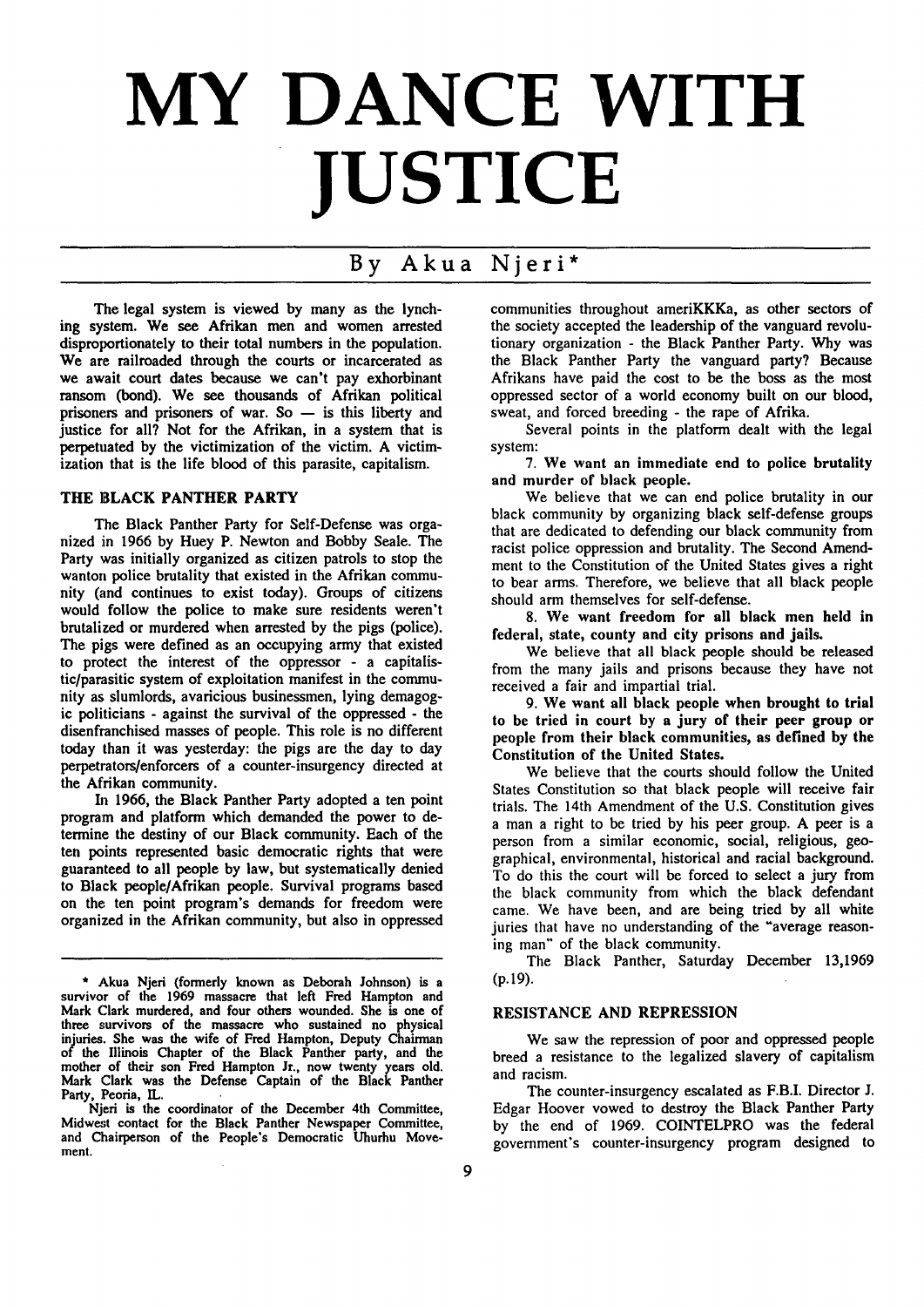"prevent the rise of a black messiah. **.** ."' The F.B.I. engaged in wire taps, tricks, created dissention, and neutralization in its attack in the people's revolutionary army.<sup>2</sup> When the government escalated its attack on the party, many of us were arrested, beaten, and incarcerated on trumped up charges ranging from driving a car without a headlight to conspiracy and murder. Our resources, donations that came from the community, were constantly drained as the pigs raided our office. Most commonly, they piled medical and breakfast supplies in the center of the office and burned them. Our resources were also depleted **by** being forced to pay astronomical ransoms when people were incarcerated on trumped-up charges.

### THE **COURTS**

We developed a need for attorneys. Because of the racism inherent in a school system designed to perpetuate a colonial relationship between the privileged and the most oppressed sector of society, there were not a lot of Afrikan attorneys. Many Afrikans had gone to school to escape the abject poverty of their communities. They were motivated **by** the dollar syndrome (I got mine, so fuck you) so few were willing to try cases for little or no money.

Many North Americans (referred to as white caucasians, or europeans) either had families that supported them financially or knew that careers were built when you got the "right case" to give you notoriety. This scenario continues to hold true today as many North American attorneys get involved in "political"cases for notoriety while the victim is engaged in a fight for his/her existence.

On December 4, 1969, at 4:20 a.m., Fred Hampton and Mark Clark were murdered. Four other occupants of the apartment sustained gunshot wounds (machine gun, shotgun, and handgun) while three survivors (including myself) sustained no physical injuries. One policeman was grazed by a shot from another policeman's gun. The police fired over ninety shots into the apartment. Only one shot possibly came from the occupants, and that may have come from Mark Clark as he fell after he was shot and the gun he was alleged to have held went off into the ceiling of the apartment.

All of the survivors of the massacre were arrested and charged with attempted murder, aggravated assault, assault with a deadly weapon, etc. While lying in bed, Fred Hampton had been shot twice in the head with a pistol possibly belonging to pig Carmody. His body was dragged from our bloodstained bed to the hallway floor. Mark Clark lay in a pool of blood **by** the living room door.

There were two Afrikan attorneys and at least six North American attorneys, some who had not yet passed the bar. When the criminal charges were dropped against the survivors, we initiated a civil suit.<sup>3</sup> It was during the civil suit that the federal government's role in the murder of Fred Hampton and Mark Clark was uncovered.

*We found that when we the oppressed were determined to define the terms of our struggle, many "liberals" jumped in bed with the oppressor.*

When our civil suit got underway, there were no Black attorneys involved in the case. There was a great deal of discussion and concern that for a case that had such an impact on the Afrikan community, involving a leader so dedicated to fighting for his people, it was imperative to get a Black attorney. So our search began. Some of the attorneys we contacted did not want to tie up their law practice for long periods of time, when there was no immediate financial gain. The only money that came in was from fund raising. No one knew how long that would last, but there was a feeling that the suit would go on for a long time. Also, many of the attorneys we asked to work on the case felt their survival was tied to how well they were favored by the oppressor class. In other words, those that had petit-bourgeois tendencies, were clearly unprepared to commit class suicide, and did not see that the survival of the people was far more important than the few crumbs they could get from Massah's table.

Where were all those organizations that were allegedly created to make sure democracy was for all? Where were the organizations whose eloquent rhetoric, romantically embraced the rights of all people to life, liberty, and the pursuit of freedom? We found that when we the oppressed were determined to define the terms of our struggle, many of these "liberals" jumped in bed with the oppressor.

*Some of the attorneys felt that this "cause" was part of their life. The plaintiffs knew this was our life, as we had dedicated our lives to an uncompromising fight for freedom.*

*<sup>1.</sup> Hampton v. Hanrahan,* 600 **F2d.** 600, **608** (7th Cir.

<sup>1979).</sup> *2. See,* Waysdorf, Popular *Tribunals,* this issue, note 14. 3. Hampton, supra note 1.

We finally were able to get a Black attorney. As more evidence was uncovered as to the federal government's complicity in the murder of Fred Hampton, and the role William O'Neal played as a government informant/trick, the survivors of the massacre disagreed with the attorneys as to how the case should be argued, what witnesses should be called, and what posture should be taken in the court room. Some of the attorneys felt that this "cause" was part of their life. The plaintiffs knew this was our life, as we had dedicated our lives to an uncompromising fight for freedom.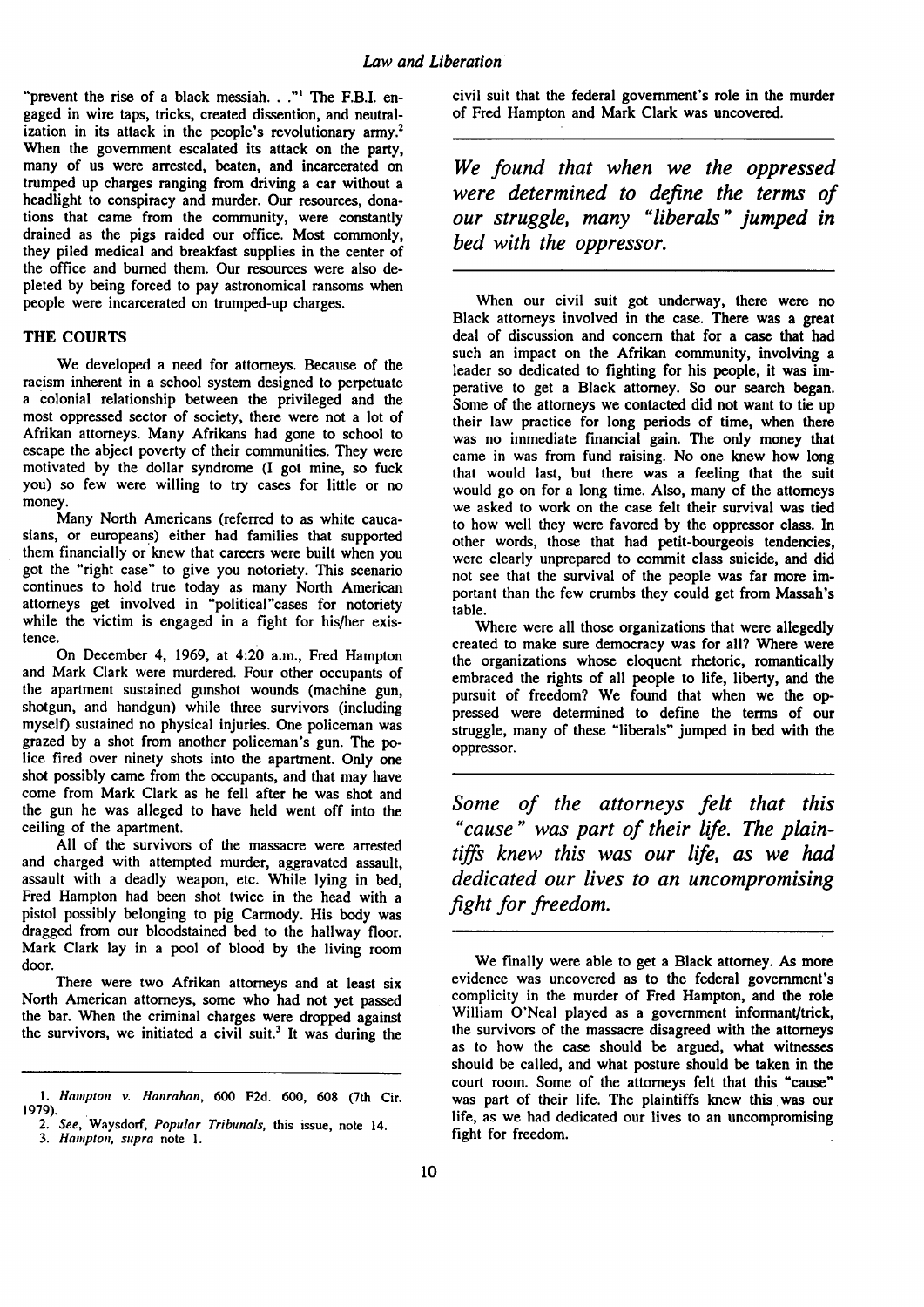We knew the Black attorney would not have come into the case had there not been the possibility of us winning a financial settlement. The North American attorneys argued there would never be a monetary victory so we must fight this case to win ideologically, and to get the truth out to the people. The survivors felt that the truth would not be determined **by** the findings of the court. The truth was as plain as the nose on your face to anyone who went to **2337** W. Monroe and saw the trajectories of the ninety bullets coming from the pigs' guns into the apartment.

At some point, the National Association for the **Ad**vancement of Colored People dished out a few pennies for another Black attorney, but no where near enough to pay the legal fee the attorney needed to participate in the suit. There were many contradictions and the voting system established **by** the lawyers broke down and a split developed between the survivors. The survivors had to make a decision as to which attorneys would represent them  the North Americans or the Black attorney.

Some of the plaintiffs retained the North Americans for legal counsel because they had worked on the case for so long when no one else would touch it. They also felt the Black attorney was too arrogant and money-hungry. Even though the North American attorneys disregarded many of the directions the plaintiffs wanted the case to go, some of the plaintiffs did not trust the Black attorney.

The other plaintiffs retained the Black attorney for legal counsel because we knew he would not have gotten into the case of we could not win. We felt that the North Americans had seriously disregarded our demands **by** deciding they were better judges of what direction the suit should take then we were.

As time went on, this became the longest civil suit in the history of the courts. It got to the point that the plaintiffs didn't trust each other; we were sick of the lawyers and they were sick of us. The lawyers had hired lawyers to get their share of the money. The survivors just wanted this nightmare to be over.

### **OUR STRUGGLE** FOR FREEDOM

We must put the whole relationship of the Afrikan oppressed class to the state and its judicial system in the proper historical context.

The ten points of the Black Panther Party program that were used to organize the Afrikan community were demands for rights to do political work above ground. Many white **left** groups romantically embraced this strug**gle** in a spirit of opportunism. That is to say, they accepted the leadership of the Black Panther Party when it was to their advantage. The Black Panther Party took the position that the white left would be engaging in anarchistic, custeristic activity if they were to involve themselves in physical attacks on the pigs at the democratic convention in Chicago in **1968.** Fred Hampton warned that they were planting the seeds for the growth of a vegetation that would be horrifying. The white left forced premature attacks on the Afrikan community and drained limited sources of legal representation and resources.

When revolutionary questions are raised by the Afrikan community, the "liberals" question our right to

have a certain political view. Afrikan people have a right to define what the terms of our struggle will be.

*We are not in the oppressors' court because we recognize the legitimacy of their laws, for it is their very laws that they continue to create and bend to deny our existence.*

In the military defeat of the revolution of the '60s (because that's exactly what the war waged **by** this government against the people's fight for liberation was), we see that we are "allowed" to fight for certain rights that allow our survival within this capitalistic system. Our "friends" demand we say the right thing: don't call yourself Afrikan, don't say the whole system is the problem. Fight for civil rights, the rights of Black women to have an abortion, the rights of Black homosexuals, the rights of people to live in housing projects, the right of political prisoners to receive revolutionary literature. **By** taking this stance, they act as a cover for the state. There is no problem with Afrikans. No - the problem is whatever the white left wants to deal with at that particular time: AIDS - the environment - homosexuality - abortion.

However, when the Afrikan community arches its back and refuses to be pushed further into a comer of oppression, racism, and repression, and determines to fight to the death to shake the very foundation that this world capitalistic/parasitic economy was built on **-** then we are left high and dry without legal representation. We find ourselves pushed into premature confrontation with the state with our "friends" uniting with our enemy.

At the very same time we go through the courts trying to deal with a system we have clearly defined as illegitimate. A system that we state has no right to sit as judge and jury in manipulation of our lives. We are not in the oppressors' court because we recog-

nize the legitimacy of their laws, for it is their very laws that they continue to create and bend to deny our existence.

We are in a colonial court as it relates to Afrikan people. But, we are not in a position to challenge the legitimacy of the courts. The relationship between the colonial court and the colonized is forced on us **by** force of arms.

Only Afrikans can set the terms of their liberation. And it is Afrikans who call on oppressed people of the world to unite and fight for our democratic rights that are continually taken away.

It is Afrikans who call on honest forces that are willing to fight to push back the pigs **. . .** unite and support the People's Democratic Uhuru Movement **...** This Time Til It's Won!!

For more information about the People's Democratic Uhuru Movement or the December 4th Committee call or write: **1180 N.** Milwaukee, Chicago, II., **60622; (312)235- 0070;** FAX **(312)235-6699.**